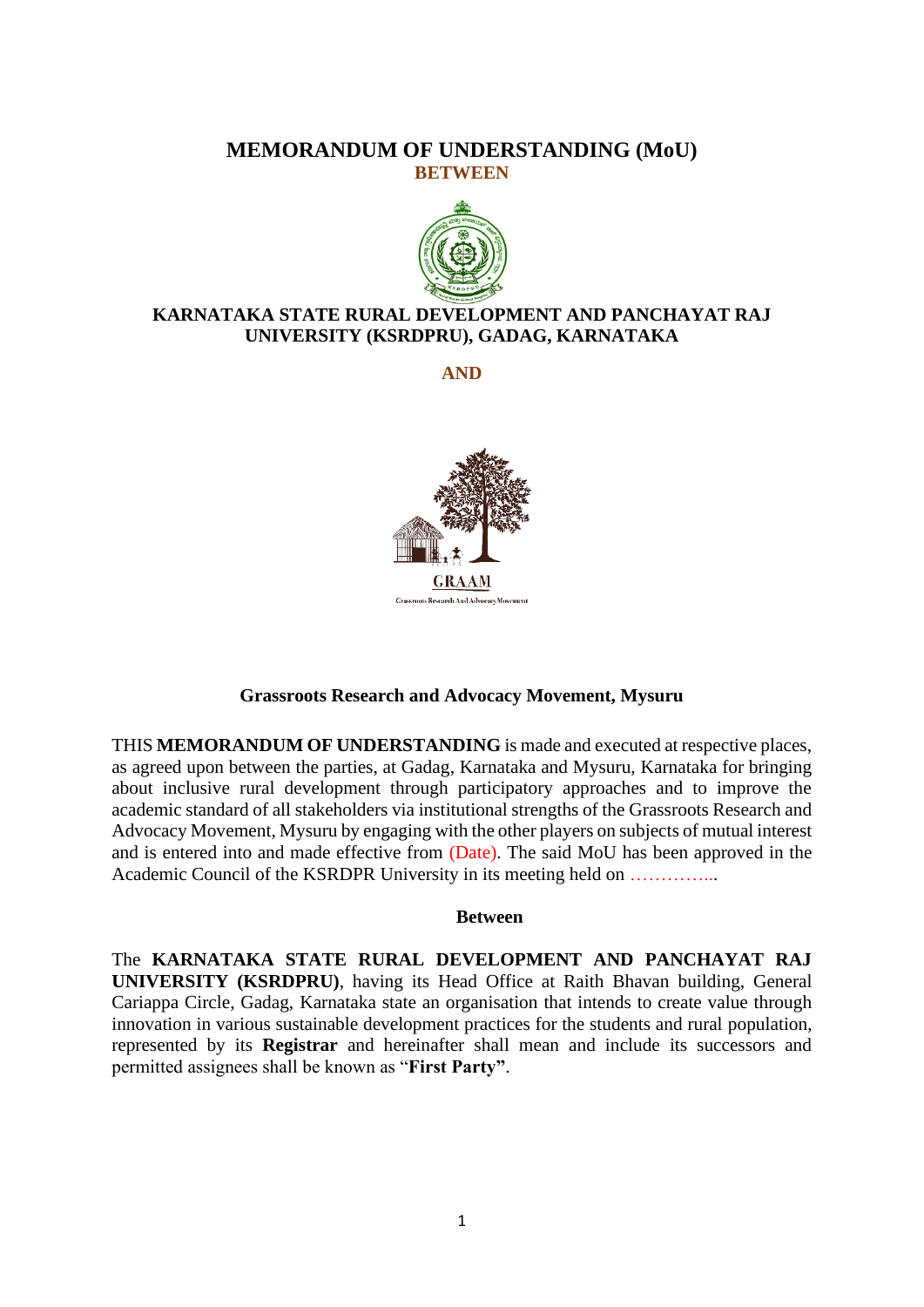#### **And**

**Grassroots and Advocacy Movement GRAAM**, represented by its Chairman having it administrative office at **CA-2 KIADB Industrial Housing Area, Hebbal Ring Road, Mysuru - 570 016, Karnataka, India.**, hereinafter shall mean and include its successors and permitted assignees shall be known as "**Second Party**".

(**KSRDPRU** and **GRAAM** are hereinafter collectively referred as the "**Parties**" and individually as the "**Party**")

#### **About KSRDPRU:**

The Karnataka State Rural Development and Panchayat Raj University (KSRDPRU), first of its kind in the country was established through the Karnataka State Rural Development and Panchayat Raj University Act, 2016, for teaching, training and research on Sustainable Rural Development and Panchayat Raj Institutions. The intention of the University is to strengthen the local self-governance system and to give impetus for the study and research for comprehensive rural development in the State of Karnataka. The University has its Head Office at Gadag and a Regional Office at Grammeen abhivruddhi Bhavan, Ananda Rao Circle, Bengaluru. The University is recognized by the University Grants Commission (UGC) under 2(f) of UGC Act.

#### **About GRAAM:**

**Grassroots Research And Advocacy Movement (hereinafter referred to as "GRAAM")**, a registered trust with its registered office at **No. 1492/1, Bapu Subbarao Road, Shivarampet, Mysore – 570 001** and its administrative office at **CA-2 KIADB Industrial Housing Area, Hebbal Ring Road, Mysore - 570 016, Karnataka, India.**  GRAAM is working in the area of public policy research and engagement focusing on research based on grassroots perspectives and policy engagement driven by empirical evidence through a collaborative approach. It aims to ensure that 'voice' of the communities at the grassroots is significantly accounted for in the process of development and believes in enriching the interactions among all stakeholders viz. the community, the State, the NGO sector and the private sector. GRAAM is working in the states of Karnataka, Andhra Pradesh, Telangana, Assam, Chhattisgarh, Punjab, Uttar Pradesh, Maharashtra, Gujarat, Manipur and Delhi NCR in collaboration with various international and national institutions through its multidisciplinary research, consultancy and policy engagement initiatives.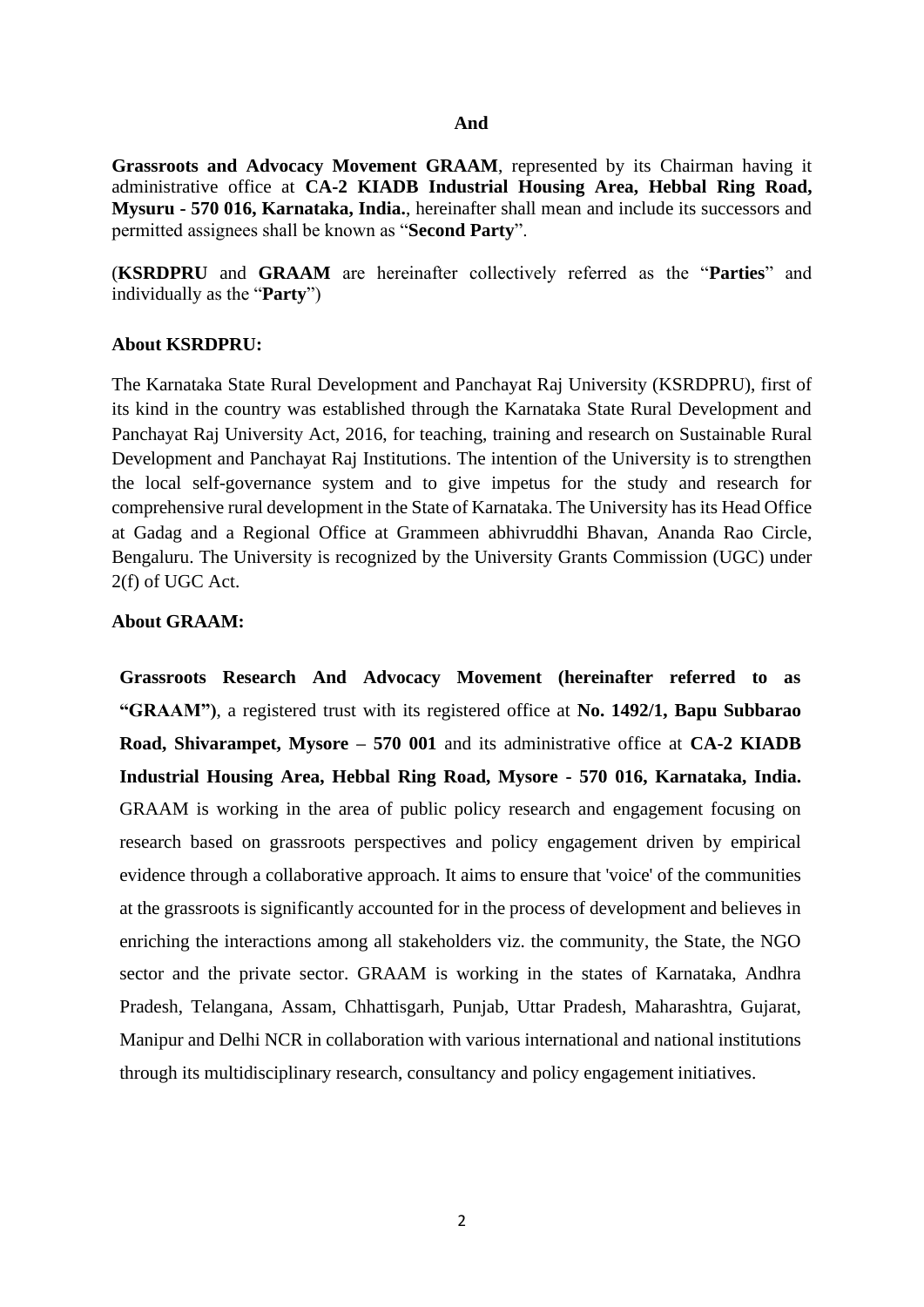#### **NOW THIS MEMORANDUM OF UNDERSTANDING WITNESS AS FOLLOWS**

#### **I. PURPOSE OF MOU:**

The purpose of the MoU is to promote mutual cooperation in educational, training, consultation and research activities and establish a framework for programmes of exchange and collaboration in areas of Education, Research, Knowledge Building, Innovative and Extension activities, Public Policy, Health, Community Development and other areas of common interests for mutual benefit. This MoU would be applicable on mutual convenient and acceptable terms and conditions.

NOW THEREFORE, for furtherance of the objectives of both the organizations, and considering the long-term benefits of sharing the knowledge, resources and capacity by undertaking collaborative activities of research and extension, it is hereby agreed between KSRDPRU and GRAAM as under:

#### **1. Joint Research Programme:**

Both the university / institute shall work for joint and collaborative research and consultancy in the thrust areas of common interests.

#### **2. Joint Holding of Conference / Seminar / Workshop / Training / Symposia, etc**

Joint organization of conferences / workshops / seminars / symposia / summer schools / training / lectures, etc to improve the exchange of knowledge and experience.

#### **3. Faculty Exchange Programme**

Both the university / institution shall work for the exchange of faculty depending on the requirement and experience for the benefit of the students and the research scholars.

### **4. Joint Publications**

Joint publications of research articles, papers, books to develop research aptitude and to contribute to the world of knowledge.

### 5. **Academic collaboration**

Institutions shall collaborate in research guidance and internship of students. They shall also be working together in the areas of Course development and also provide faculty members as resource persons depending upon their availability.

#### **6. Research Scholar Exchange Programme**

To encourage co-operation and interaction between inter-institution visits by the research scholars for wider academic understanding and exposure.

7. **Exchange of Knowledge Resource Sharing** of books, journals and teaching materials including textbooks, audio-videos, publications, reports and other teaching aids.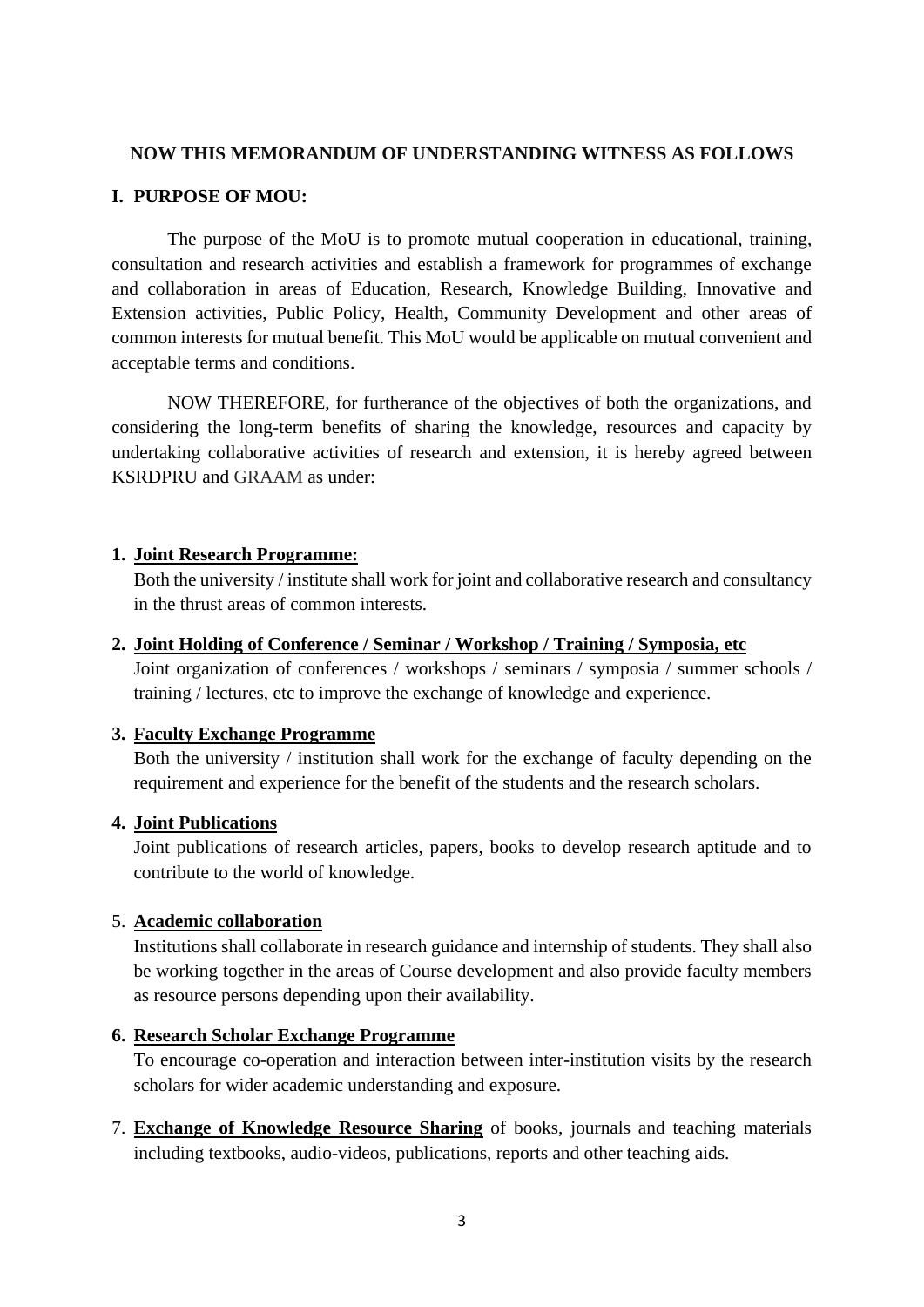- 8. **Online and Distance Learning Programme:** Development of content for online and distance learning programs
- 9. KSRDPRU shall provide the access of its library (both physically and digitally) to GRAAM. One official institutional access will be provided to GRAAM.
- 10. Both the institutions will provide an access to the faculties and students to publish their academic and research work in the working papers publication / newsletters and other such publications of each other.

## **II. NOTICES and Correspondence:**

Correspondence relating to the implementation of this MoU will be addressed to the following:

- For KSRDPRU: The Registrar, Karnataka State Rural Development and Panchayat Raj University, Raitha Bhavan, General Cariappa Circle, Gadag, Karnataka-582 101.
- For GRAAM: The Executive Director, Grassroots Research And Advocacy Movement, **CA-2 KIADB Industrial Housing Area, Hebbal Ring Road, Mysore - 570 016, Karnataka, India.**

Behalf of GRAAM, the Executive Director is fully authorised to take a programmatic / activity related decision to execute the collaborative activities mentioned this MoU and future activities initiated under the purview of this MoU.

### **III. EFFECTIVE DATE, DURATION, MODIFICATION OF MOU:**

- 1. The partnership shall be effective from ……………, though the date of signing of the MoU is on different days and places and shall remain in force for a period of 60 months from the said date. The duration may be extended with the consent of both the parties under mutually agreed terms and conditions.
- 2. Unless otherwise extended by both the parties, the MoU shall be deemed to be terminated on expiry of the period mentioned above.
- 3. Any change / modification in the MoU as introduced / suggested by the Vice Chancellor, KSRDPRU or Chairman of GRAAM at a later date will be binding on both the organizations.

### **IV. FORCE MAJEURE:**

Neither party shall be held responsible for non-fulfilment of their respective obligations under this MoU due to the exigency of one or more of the *force majeure* events such as, but not limited to acts of God, War, Floods, Earthquake, Strikes, Lockouts, Epidemics, Riots, Civil Commotions, etc.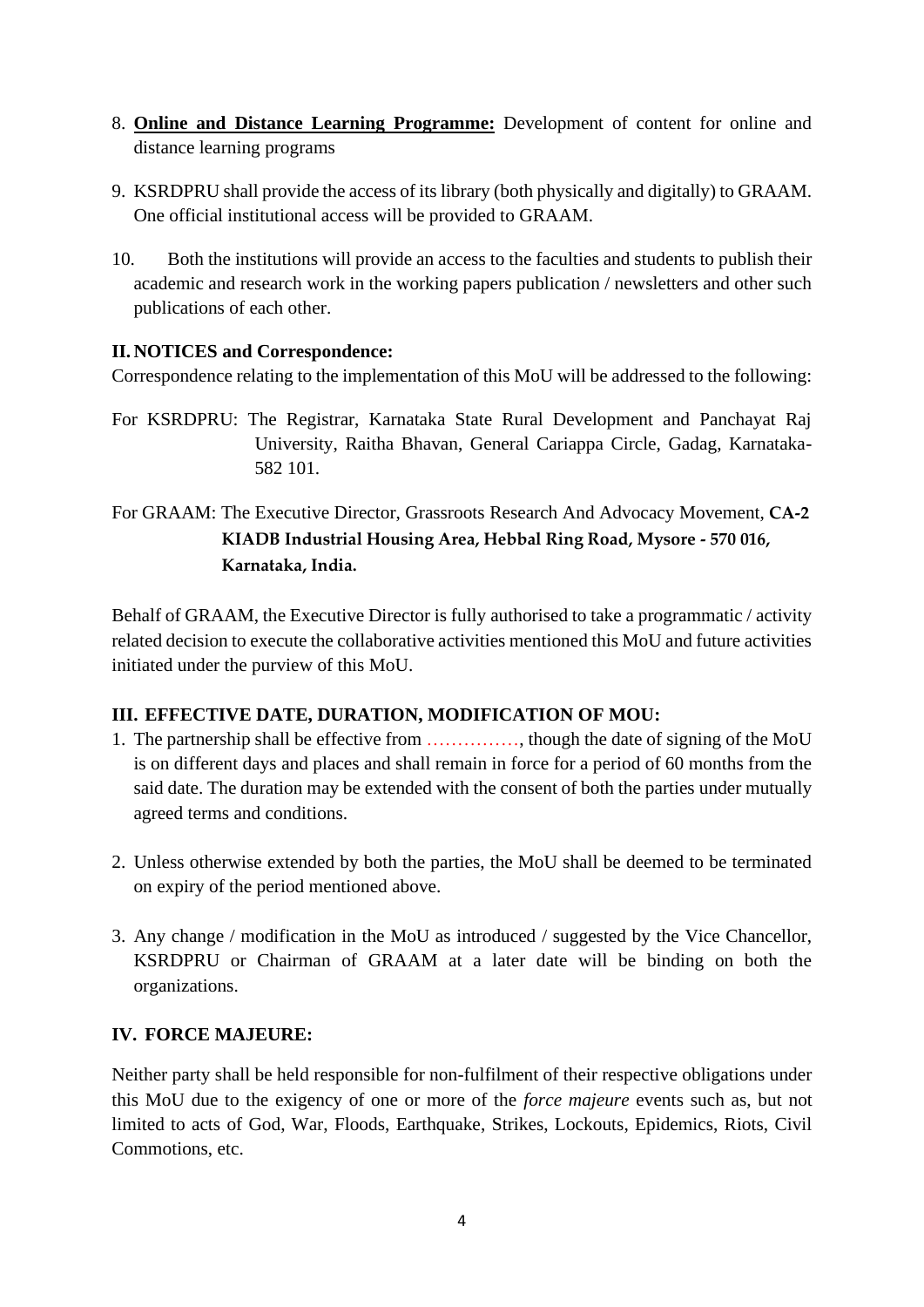## **V. AMENDMENTS TO THE MOU:**

No amendment or modification of this MoU shall be valid unless the same is made in writing by both the parties or their authorized representatives and specifically stating the same to be an amendment of this MoU. The modifications / changes shall be effective from the date on which they are made / executed unless otherwise agreed to.

# **VI. INTELLECTUAL PROPERTY RIGHTS**

The term "Intellectual Property" as used in this MoU shall mean and include any and all trademarks, trade names, trade secrets, patents, designs, copyrights, algorithms, moral rights, documents, data, and all other intellectual property rights, and all applications thereto, arising out of or pursuant to any activity under this MoU.

All the Intellectual Property rights related to the documents relating to the Project or any other product or work created, produced or generated by the Parties, jointly or individually, pursuant to this MoU ("Work") shall be the joint property of all the Parties. Each Party shall be credited appropriately in the Work. Each Party agrees to provide all documentation and sign all documents prepared or specified by the other Party which are necessary to apply for, register, perfect, obtain or enforce any ownership and intellectual property right in relation to the Work.

Use of such Work, except in relation to the Project, by any Party shall be subject to prior written content of all the other Parties, which consent shall not be unreasonably withheld.

# **VII. ASSIGNMENT OF THE MOU:**

The rights or / and liabilities arising to any part of this MoU shall not be assigned except with the written consent of the other party and subject to such terms and conditions as may be agreed upon between the involved parties.

# **VIII. CONFLICT RESOLUTION:**

In the event of any dispute or difference between the parties hereto, such disputes or differences shall be resolved amicably by mutual consultation.

This MoU, and any dispute or claim arising out of or in connection with it or its subject matter or formation (including non-contractual disputes or claims) shall be governed by, and construed in accordance with, the laws of India.

# **IX. FINANCIAL REQUIREMENT / BUDGET/ REMUNERATION**

Implementation of each activity mentioned in Clause of this MoU shall be subject to the availability of the required funds and approval(s). Specific agreements will be executed between the Parties on the final agreement of activities under this MoU.

Faculties and trainers are paid as per the institutional standards and/or as per the budget available for the assignment whenever their services are used by the other party.